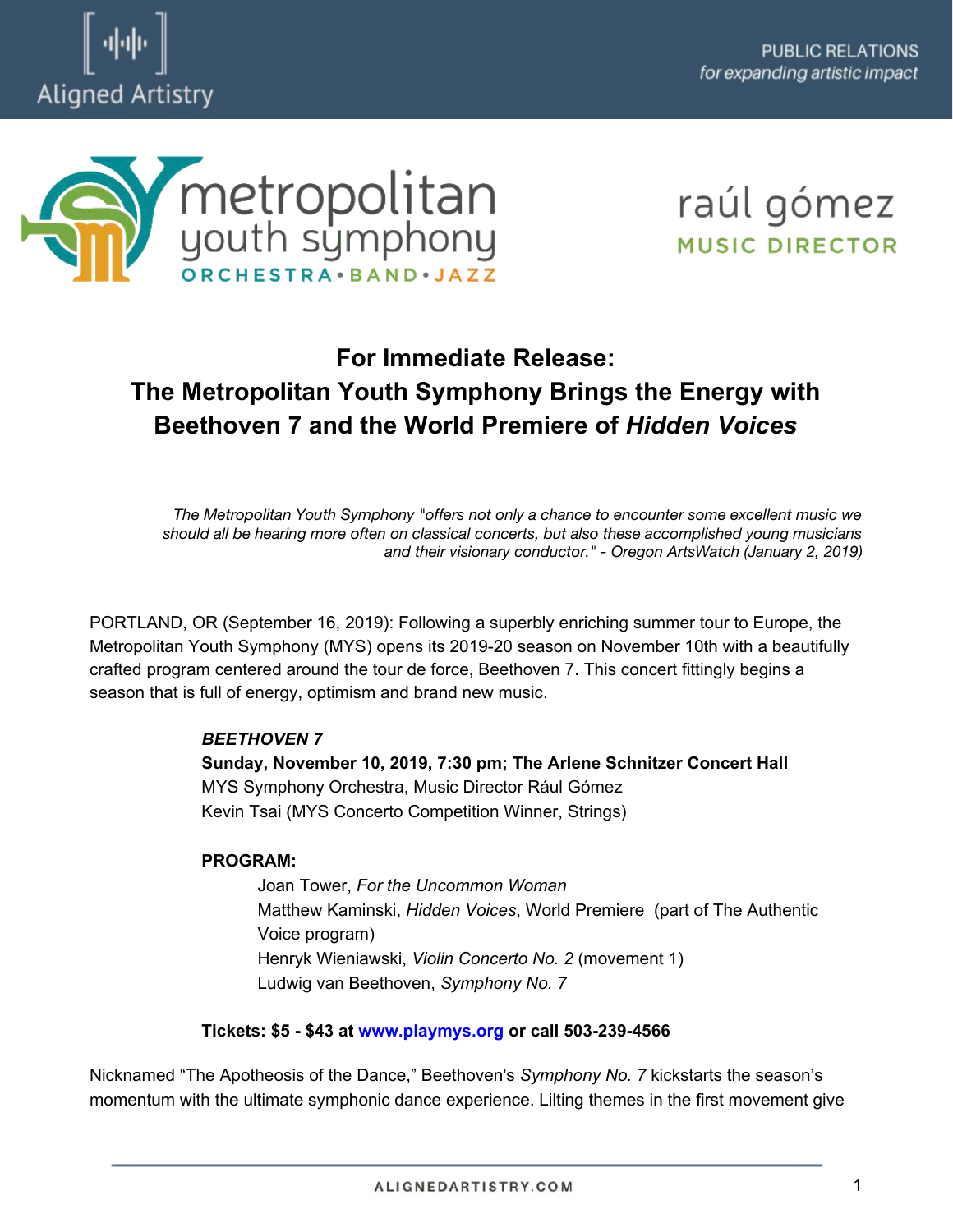way to the slow and steady but captivating pulse of the second which develops with swirling, layered melodies. Forward motion builds through the raucous and unrelenting 3rd and 4th movements which creates a most satisfying drive to the very end. This performance anticipates and celebrates the 250th anniversary of Beethoven's birth in 2020.

Music Director Rául Gómez also leads the Symphony Orchestra in the WORLD PREMIERE of Matthew Kaminski's *Hidden Voices*. This is the first of three symphonic premieres by young composers which comprise this season's Authentic Voice program, presented in partnership with Fear No Music's Young Composers Project and made possible through the generous support of Ronni Lacroute (read more about The Authentic Voice below.) A pianist and multiple award-winning composer, Matthew is a member of Cascadia Composers and recently attended the Brevard Music Center Summer Institute as one of four high school composition students selected for the program. His lyrical and impassioned yet reflective piece *Hidden Voices*  draws inspiration from the emotions surrounding massive statewide budget cuts in education, which were predicted to cut jobs for roughly a third of the teachers at Matthew's high school. Soft around the edges, this new work represents the often silenced voices of teachers who lack



power in the face of government, especially when jobless. An unresolved ending points to the possibility of hope but also to the fact that this issue is ongoing, reoccurring and often without resolution. (Photo above: Matthew Kaminski)



MYS's annual Concerto Competition inspires the organization's most ambitious students to hone their craft through the mastery of challenging and mature solo repertoire. Last year's winner in the strings category was Lake Oswego High School senior Kevin Tsai, who has played the violin for twelve years and studies with renowned soloist, concertmaster and Artistic Director (Montana Baroque Festival), Adam LaMotte. With this performance, Kevin solos in the wistful and restless first movement from *Violin Concerto No. 2* by Polish violin virtuoso Henryk Wieniawski*.* The piece calls for an impressive array of advanced violin performance technique including chromatic glissandi, double stops, arpeggios, sixths, octaves, thirds, chromatic scales, and artificial harmonics, in addition to a wide variety of bowing techniques which Kevin handles with aplomb.

(Photo left: Kevin Tsai)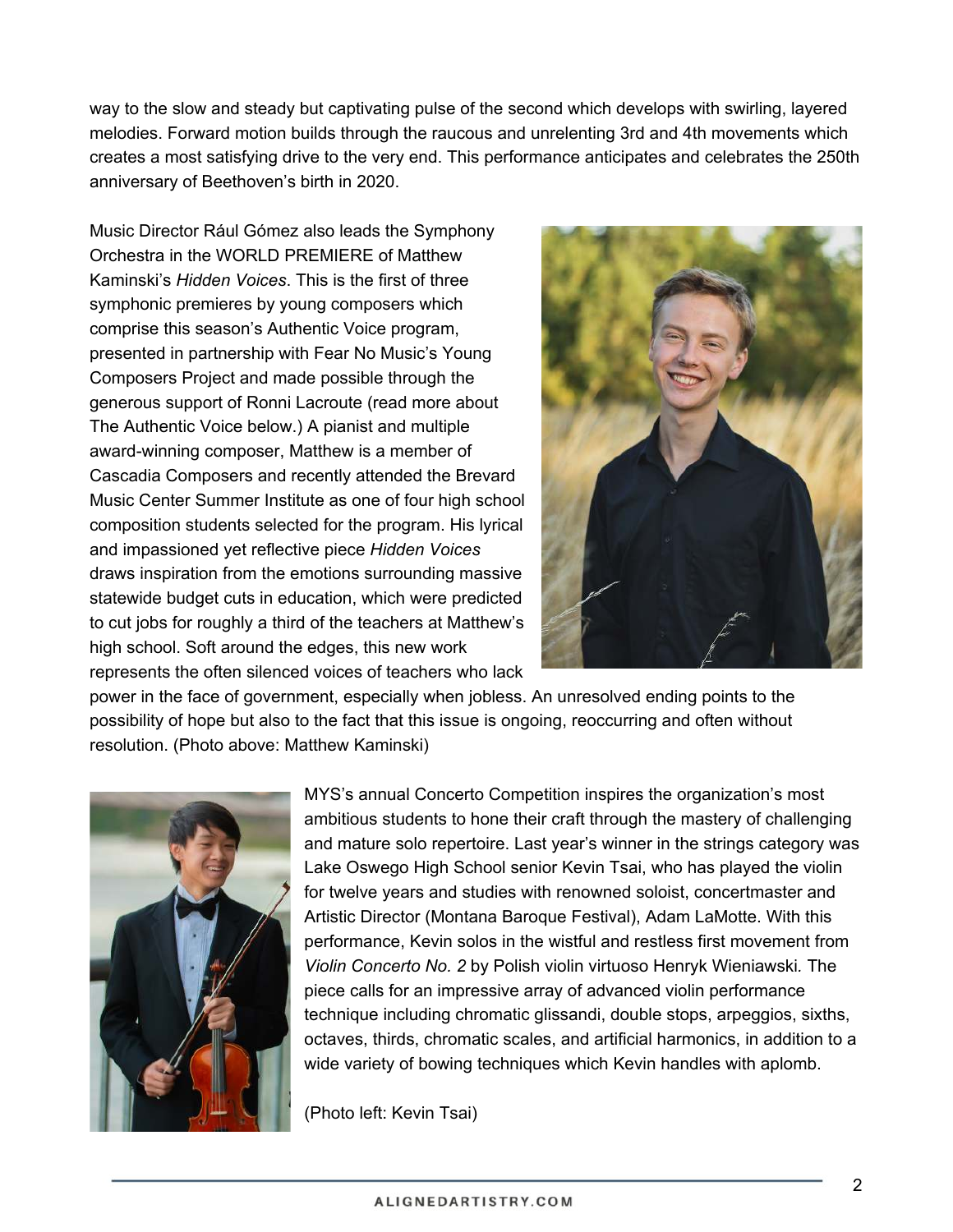Joan Tower enjoys a well-deserved reputation as one of the most important American composers living today. The final work in her series of four fanfares dedicated to adventurous, risk-taking women, *For the Uncommon Woman,* makes a clear statement in reference to MYS's commitment to inclusive programming. Of its premiere in 1992, *The Kansas City Star* reported it to be "a brilliant orchestra showpiece compacted within a 4 1/<sub>2</sub>-minute span. Great slabs of dissonant brass chords crunch up against each other, and then chattering figurations run their way through the whole orchestra until a sonorous apotheosis is reached." For more information about this work and Joan's illustrious career, visit the G. Schirmer website at [musicsalesclassical.com.](http://www.musicsalesclassical.com/composer/short-bio/Joan-Tower)

Experience the energy and optimism of the Metropolitan Youth Symphony, November 10th at The Arlene Schnitzer Concert Hall!

#### **Metropolitan Youth Symphony**

With a foundational commitment to access, the **Metropolitan Youth Symphony** educates, develops and promotes over 500 young musicians of all ages and levels of experience each year in one of the nation's largest youth orchestra programs. Learn more at [playmys.org.](https://playmys.org/)

#### **Additional Upcoming Downtown Series Concerts:**

#### **LIGHTS, CAMERA, MUSIC!**

#### **Sunday, January 12, 2020, 7:30 pm; The Newmark Theatre**

This unprecedented collaborative concert with the International Youth Silent Film Festival celebrates new voices in film and composition.

#### **REGINA CARTER PLAYS 4 SISTERS**

#### **Sunday, March 8, 2020, 7:30 pm; The Arlene Schnitzer Concert Hall**

This very special concert brings guest artist Regina Carter to Portland audiences, as she joins the advanced MYS Symphony Orchestra as soloist in the West Coast Premiere of David Schiff's *4 Sisters*  jazz violin concerto.

#### **DANCE PARTY: THEN AND NOW!**

#### **Sunday, May 24, 2020, 7:30pm; The Arlene Schnitzer Concert Hall**

This groove infused, high energy program features dance music from the past 150 years, from countries including Germany, Austria, the Czech Republic, Armenia, Mexico, Brazil, and the US.

#### **The Authentic Voice**

Last season, MYS launched The Authentic Voice commissioning program in partnership with Fear No Music's Young Composers Project to "teach young musicians to use their artistry to empower others and create joy in the world." (Raúl Gómez, Music Director) The partnership gives young composers an opportunity to write for and hear their work performed by full symphony orchestra, while giving ensemble musicians a chance to play never performed music by their peers. Following a tremendously successful initial year, the program expands in this, its second season, to include: